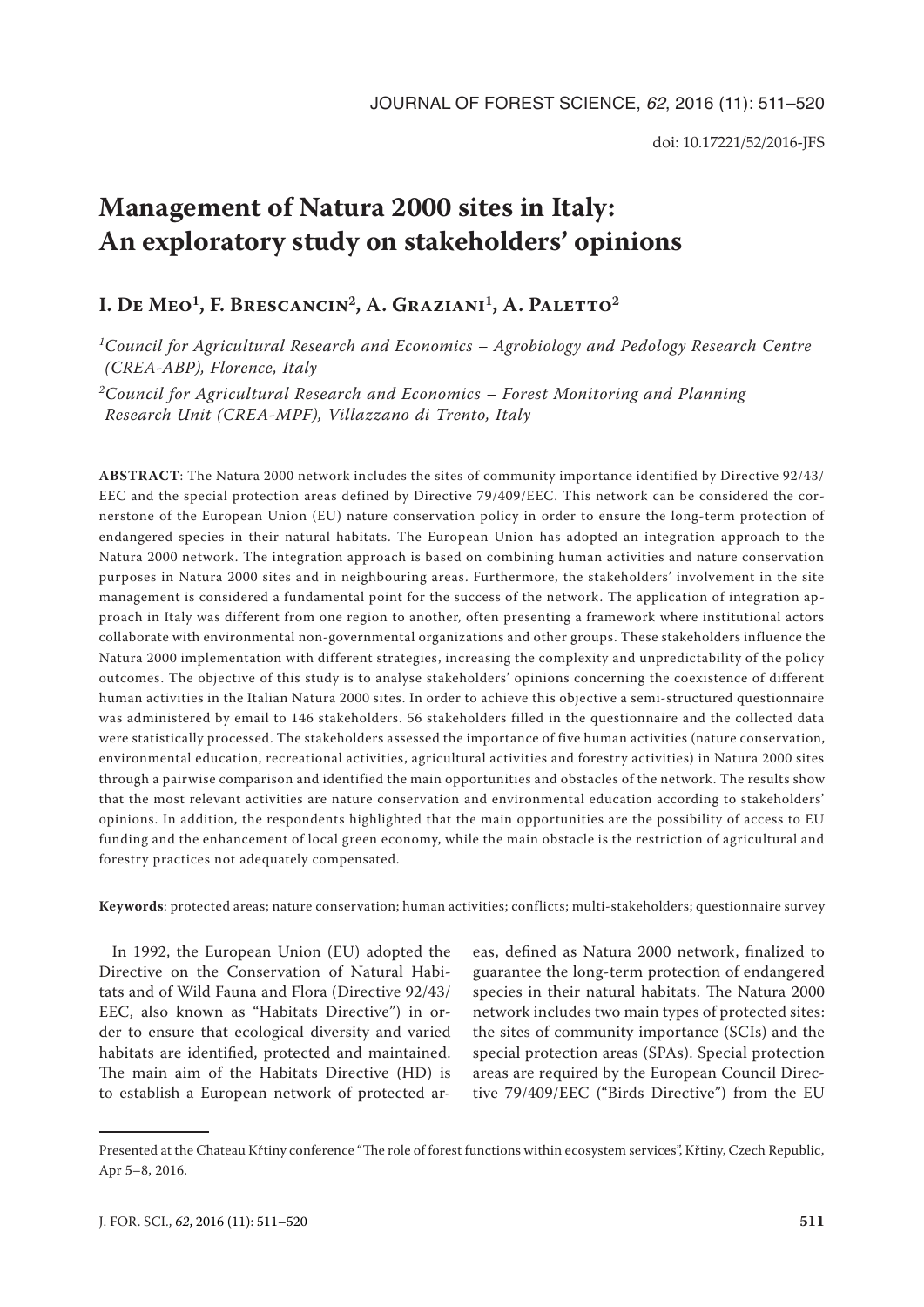member states in order to protect 193 endangered species and subspecies of birds (Maiorano et al. 2007).

The effects of policy implementation of the Natura 2000 network are complex, because multiple decisions and actions, including multiple stakeholders, are at stake and the realization of ecological networks creates a multilevel system, where local sites concur in conceiving wider systems. Consequently, an approach adopted by the EU to implement and manage this network of protected area was defined as "integration approach" (Jones et al. 2015). The integration approach is based on combining human activities (e.g. recreational activities, agricultural and forestry practices) and nature conservation purposes in the same area or at least in close proximity to each other (STOLL-KLeemann 2001). Probably, this can be considered the most suitable approach because the majority of Natura 2000 sites are located in areas where significant human activities have always existed and may even have contributed to the creation of certain habitats of conservation value. One of the priorities of the integration approach is the protection of natural resources (i.e. habitats and wildlife species) including at the same time inhabitants' wellbeing and better quality of their lives (Pietrzyk-Kaszyńska et al. 2012). For this reason, the local stakeholders' involvement in a decision-making process concerning the management of Natura 2000 sites is considered a fundamental point for the success of this network. The success of integration approach in the management of protected areas is based on the collaboration among civil society organizations, private and public actors (Humphreys 2006).

In this context, the EU member states are responsible for developing and implementing the Natura 2000 network procedures, but there are no specific recommendations about participation, consultation or incorporation of stakeholders and local communities in the decision-making process (Apostolopoulou et al. 2012). Each member country has adopted a different level of the stakeholders' involvement, from simple information to a co-decision, in the consideration of their national characteristics and peculiarities.

The implementation of the Natura 2000 network in the EU member countries has been plagued by difficulties and delays due to the lack of information and communication at national and local levels (Stoll-Kleemann 2001). Particularly, in many countries the identification of Natura 2000 sites have encountered a strong national or local oppo-

sition from different groups of stakeholders and, sometimes, the conflicts among users have been increased (ALPHANDERY, FORTIER 2001; HIEDANpää 2002; Milligan et al. 2009). Local stakeholders' opposition towards protected areas is the result of restrictions imposed on landowners and local communities and a perceived unequal distribution of costs and benefits between social actors (Doremus 2003; Pietrzyk-Kaszyńska et al. 2012). Consequently, the social valuation of local stakeholders' opinions and perceptions about the relevance of human activities in the protected areas is a preliminary aspect to take into account in order to facilitate the social acceptance of nature conservation policy and potential restrictions to the economic activities.

In Italy, the Natura 2000 network has a great importance to conserve an extensive range of habitat types and wildlife species due to the various geographical and climatic context of Italian peninsula. According to official statistics of the European Union in Italy there are 2,314 SCIs with the total area of 48,561 km2 and 610 SPAs that cover 44,113 km2. After the institution of Natura 2000 network the area devoted to nature conservation increased from 11 to 27% and many areas rich in biodiversity have been included in the network (Corona et al. 2011). In addition, some areas with a large number of species previously unprotected by the Italian national legislation are now included in the network of protected areas (Maiorano et al. 2006). The Habitats Directive was transposed in the Italian national legislation by Decree No. 357 of 8th September 1997 (Ferranti et al. 2010). This Decree ratified the processes for the realization of the Natura 2000 network and delegated the implementation of HD to 21 regions and autonomous provinces. According to HD, Italy, like the other member countries, has proposed a list of sites of interest to the EU Commission. The Ministry of Environment and Protection of Land and Sea approved a final list of sites in accordance with each region and autonomous province. Through a process developed involving other local governments (i.e. municipalities and mountain communities) regions and autonomous provinces definitively identified the Natura 2000 sites. After the implementation process, the Ministry of Environment and Protection of Land and Sea assigned the management of these sites to the regions and autonomous provinces establishing guidelines in order to harmonize the management of protected areas (Decree No. 224/2002). Subsequently, each region adopted its own strategy for the preparation of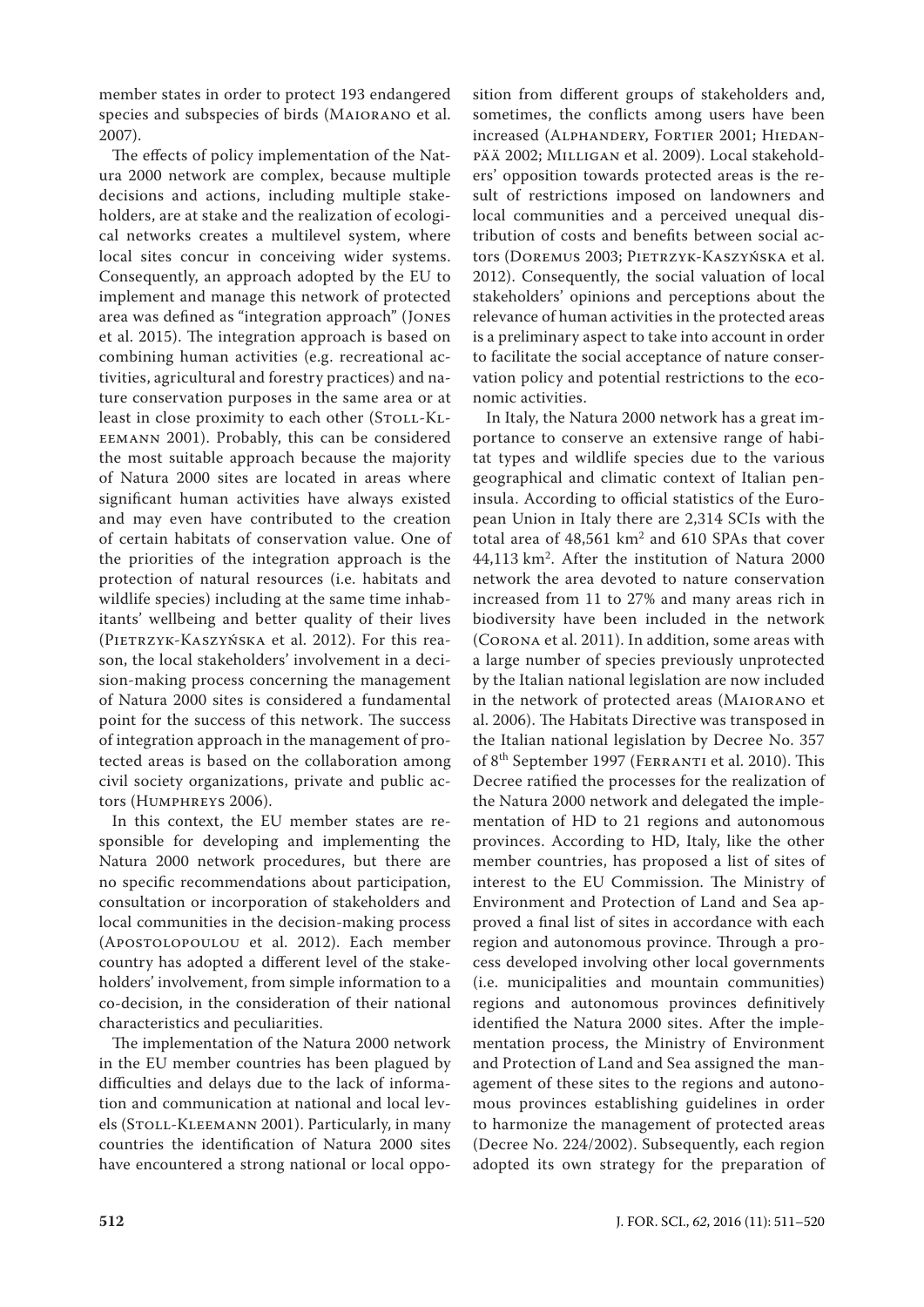Natura 2000 site management plans, monitoring and verification of the progress and stakeholders' involvement in the decision-making process at a local scale.

In this political framework, in Italy stakeholders have sometimes been called to participate in the implementation process in the phase of drafting management plans of Natura 2000 sites. Some regions and autonomous provinces have used several instruments, differed to people's targets, in order to inform, to consult and to involve stakeholders in the planning of selected Natura 2000 sites. These actions were realized assuming that local knowledge is important for land management and that a dialogue between informed actors is useful to control real or potential conflicts. In many regions, European projects, called LIFE-Nature at first and then LIFE Plus, have also contributed to the monitoring and management of species and habitats to be protected, and to the dissemination of awareness of the objectives and opportunities of Natura 2000 network policy.

Starting from these considerations, the aim of this study is to analyse stakeholders' views and opinions concerning the coexistence of different human activities and the presence of Natura 2000 sites. The investigation is finalised by evaluating the success of the integration approach in the management of protected areas in Italy, which is based on the successful integration of nature conservation and human activities development.

## **MATERIAL AND METHODS**

**Survey and sample description**. In order to analyse the stakeholders' views and opinions on the management of Natura 2000 sites in Italy the present study employed a mixed model research method (JOHNSON, ONWUEGBUZIE 2004) using data collected through a qualitative-quantitative questionnaire.

In the first step of the research (September – October 2015), a preliminary list of stakeholders involved in Natura 2000 network implementation was created by the authors with the support of experts and through an online investigation. At the end of this step, 146 stakeholders were identified and classified in four main groups of interest [public administrations, environmental non-governmental organizations (NGOs), private consultancy companies, and universities and research institutes]. Subsequently, the preliminary list of stakeholders was continually integrated through a

snowball sampling method. The snowball sampling method is used in situations where the population is unknown and scarce. In this sampling method the sample is identified through references made among participants who know about others who possess some characteristics that are of research interest (BIERNACKI, WALDORF 1981). In this study the characteristics considered are the stake in the management of Natura 2000 sites.

In the second step, from November 2015 to April 2016, a semi-structured questionnaire ([Annex 1](http://www.agriculturejournals.cz/uniqueFiles/201293.pdf)) was administered by email to all stakeholders identified during the first step. Respondents contacted by email were asked to return their questionnaires via email or, in case they preferred, to combine it with a phone interview. A brief presentation of the aim of the survey accompanied the questionnaire, together with the request to indicate other potential respondents to be contacted.

**Structure of the questionnaire**. The choice of a questionnaire as an investigative tool to collect stakeholders' views and opinions is due to the fact that questionnaires make it possible to collect a significant amount of quantitative and qualitative information in a short period of time (Hinkin 1998). The questionnaire was developed in order to evaluate the stakeholders' opinions concerning the Natura 2000 network implementation in Italy and related to the public participation during the implementation process.

The questionnaire consisted of 28 questions [\(Annex 1\)](http://www.agriculturejournals.cz/uniqueFiles/201293.pdf), a mix of single and multiple-choice questions, yes or no questions together with open-ended, pairwise comparison questions and Likert scale questions. Different forms of questions were used to elicit different types of information from respondents and in consideration of the issue investigated. The final version of the questionnaire was drawn up after a test phase during which amendments were suggested by some Italian experts in the Natura 2000 network with different background and from various institutions.

The questionnaire was divided into three thematic sections: "Respondents' personal details", "Natura 2000 network perceptions" and "Public participation in the implementation of Natura 2000 network". The subdivision into thematic sections is generally suggested as support in avoiding respondents from getting bored during the questionnaire completion (Nielsen et al. 2007).

The section "Natura 2000 network perceptions" contained six questions and the present study focuses on two of them, concerning the relationships between human activities and nature conservation.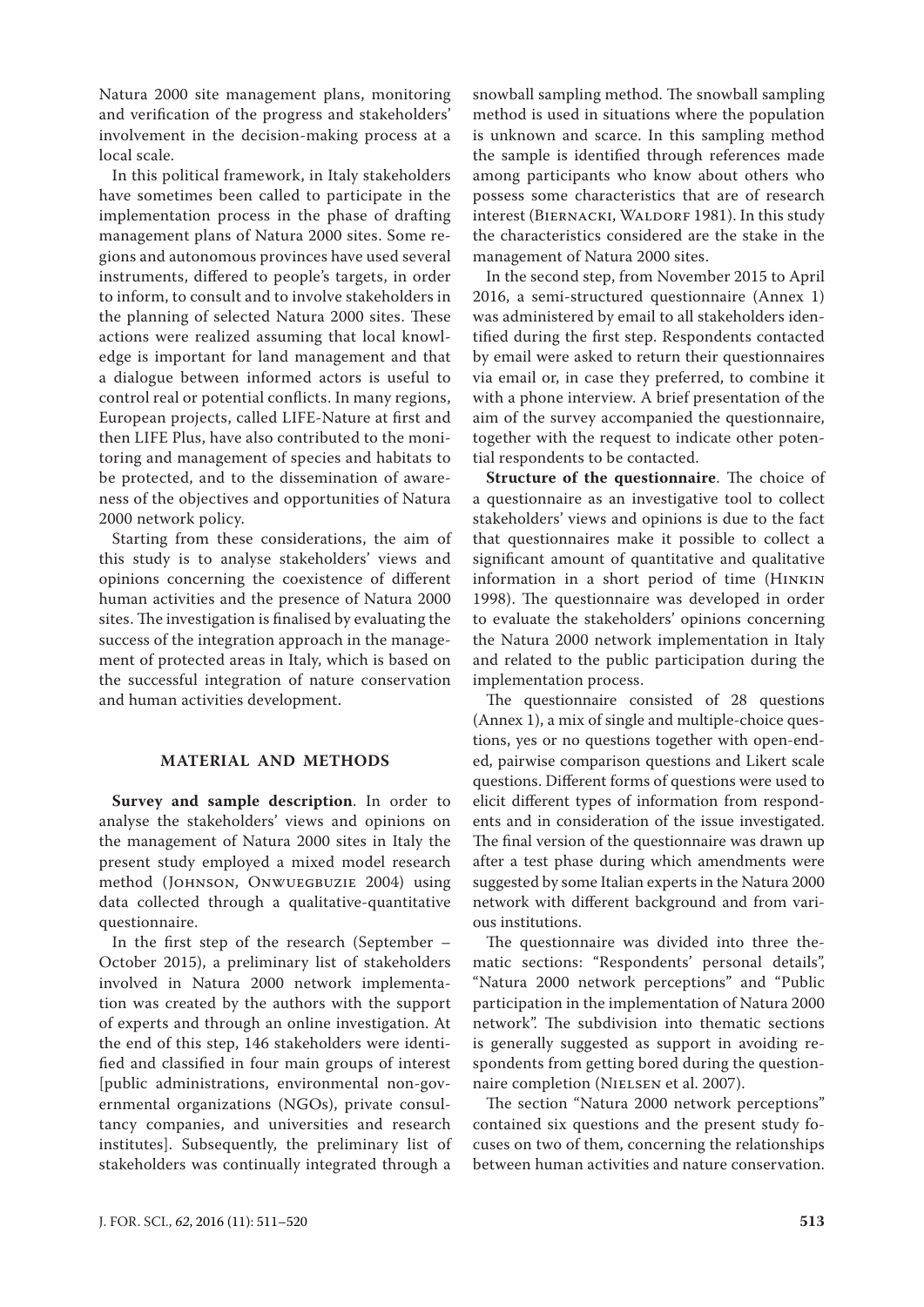The section "Public participation in the implementation of Natura 2000 network" focused on respondents' experience in the participatory process of the Natura 2000 network implementation. In this section the following aspects were investigated: (*i*) level of inclusiveness, (*ii*) transparency of the process, (*iii*) participatory techniques and communication tools used, (*iv*) approach used to take the final decision, (*v*) conflicts among stakeholders, (*vi*) level of trust in other stakeholders. The present study focuses on the question concerning the conflicts generated by the Natura 2000 implementation. According to their experience at a regional level, the respondents were asked if they evidenced conflicts among stakeholders. Subsequently, with an open-ended question, they were asked to describe the types of conflict and which stakeholders were involved in them.

**Variables used in the analysis**. In the present study, the authors investigated stakeholders' opinions about how to reconcile human activities and the Natura 2000 network of sites, based on the integration approach finalized by combining human activities and nature conservation purposes. Stakeholders' views concerning the Natura 2000 network implementation were studied through three variables of perception and related questions in the questionnaire: (*i*) Natura 2000 opportunities and obstacles to human activities, (*ii*) importance of human activities in Natura 2000 sites, (*iii*) conflicts among stakeholders due to the Natura 2000 implementation.

In this research we analyse stakeholders' views concerning the Natura 2000 network and stakeholders are individuals who, in a diverse way and at different levels, have been affected in their daily life by the network implementation. Life dimensions such as quality of job, satisfaction with the living area, capacity to trust other people affected by the presence of Natura 2000 sites. In this respect, the authors decided to incorporate the three abovementioned indicators of perception, related to the presence of protected sites.

Stakeholders' answers were analysed both globally and distinguishing between the four above-mentioned groups of interest (public administrations, environmental NGOs, private consultancy companies, universities and research institutes) in order to highlight the needs and objectives of each group.

The answers collected with the open-ended questions were used as the qualitative part of data, while other questionnaire responses represented the quantitative part. For open-ended questions, meaningful and interesting statements were selected from questionnaires and were examined to find logical interpretations and substratum to the quantitative results. Concerning other types of questions, mean values or answer distribution were determined by group of interest and globally. The data collected by the questionnaire were processed statistically using the XLStat software (Version 2012).

The first variable (Natura 2000 opportunities and obstacles to human activities) analysed the perception of the Natura 2000 network among people, if they feel it as an opportunity or as an obstacle to human activities, with economic outcomes, direct or indirect ones, in and around the boundaries of the protected sites. Indirectly from this indicator it is possible to understand stakeholders' opinion concerning the influence of the presence of Natura 2000 sites on their own activities, or on the activities of the community to which they belong.

The second variable (importance of human activities in Natura 2000 sites) focused on the stakeholders' preferences concerning human activities in the Natura 2000 sites using the Analytic Hierarchy Process method. Analytic Hierarchy Process is a method that uses pairwise comparisons of the alternatives for solving multi-criteria decision-making between a finite number of alternatives (Alonso, LAMATA 2006). This method was developed by SAATY (1987) in order to solve complex decision problems and make accurate decisions and judgments for a complex system. The main advantage of this method is to provide a way of breaking down a complex general problem into a hierarchy of subproblems more simple to solve.

The respondents evaluated the importance of five human activities comparing these activities in pairs (Tables 1 and 2). A pairwise comparison for all five activities was applied, followed by a calculation of the priority value of each activity using the eigenvalue method. At the end of the procedure, the priority score of each activity was used as an indicator of stakeholder's individual perception of activity importance.

The eigenvalue method is based on a procedure of averaging the direct and indirect estimations of the comparisons.

The pairwise comparison matrix  $A = (a_{ij})$  (Eq. 1) represents the intensity of the stakeholder's preference between individual pairs of alternatives  $(A_i)$  vs. *Aj* for all *i*, *j* = 1, 2, …, *n*). Each stakeholder compared pairs of alternatives for all the possible pairs and a comparison matrix *A* was obtained. In the pairwise comparison matrix the relative weight is expressed by  $a_{ii}$  located on the right side of the di-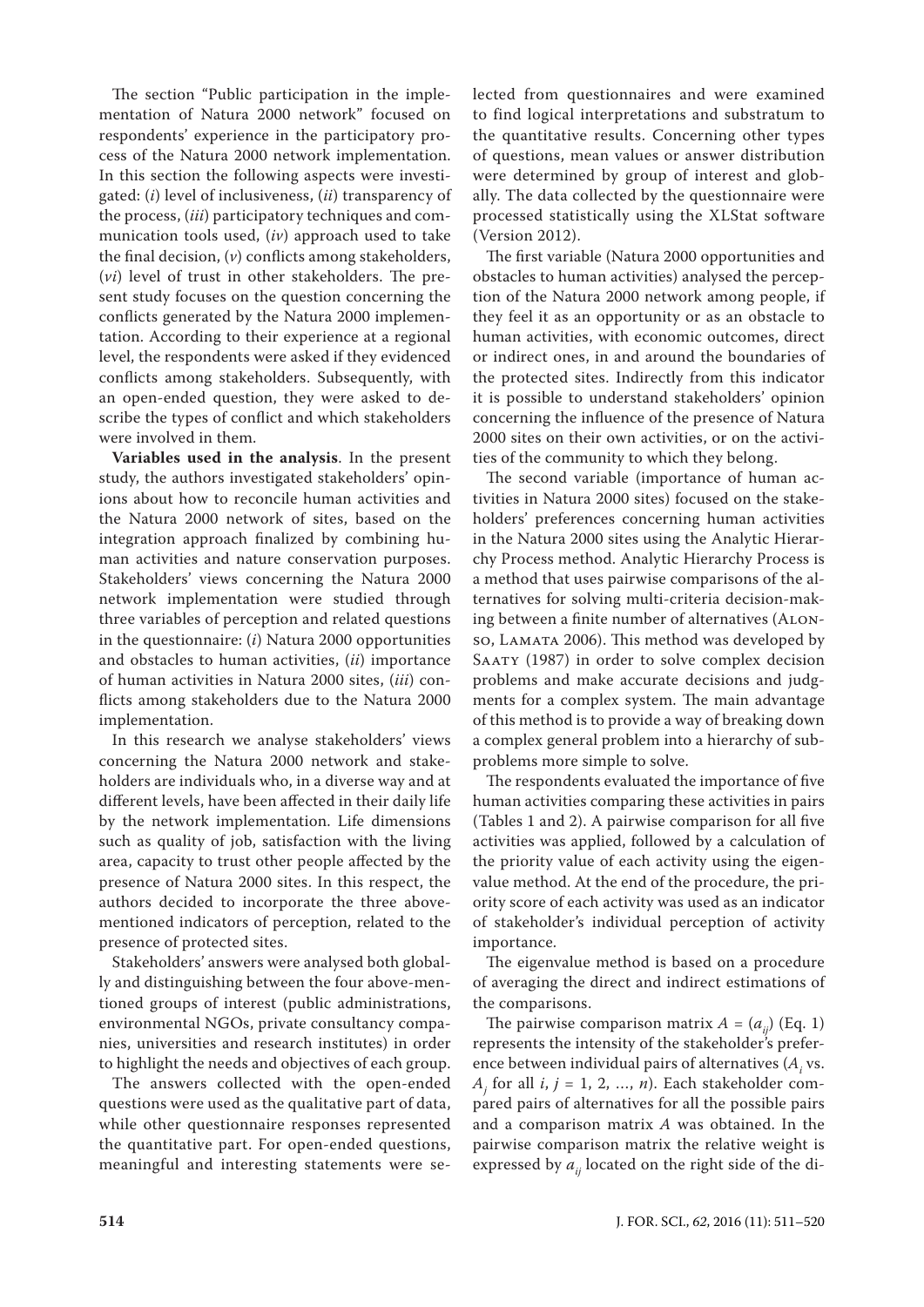Table 1. Pairwise comparison of human activities in Natura 2000 sites

| Activity 1 | much more | somewhat more | equal      | somewhat more | much more | Activity 2 |
|------------|-----------|---------------|------------|---------------|-----------|------------|
|            | important | important     | importance | important     | important |            |

agonal and its reciprocal as  $1/a_{ii}$  is located on the opposite side of the diagonal:

$$
A = (a_{ij}) = \begin{pmatrix} w_1/w_1 & w_1/w_2 & \dots & w_1/w_n \\ w_2/w_1 & w_2/w_2 & \dots & w_2/w_n \\ \vdots & \vdots & \ddots & \vdots \\ w_n/w_1 & w_n/w_2 & \dots & w_n/w_n \end{pmatrix}
$$
 (1)

In addition, in the matrix the row indicates the relative weight of each image with respect to the other images. When  $I = j$ , then  $a_{ii} = 1$ . Next, the transpose of the weight vector *w* is multiplied by matrix *A* to obtain the vector represented by  $\lambda_{\text{max}} w$ that follows the principle (Eq. 2):

$$
(A - \lambda_{\text{max}} I)w = 0 \tag{2}
$$

where:

 $\lambda_{\text{max}}$  – the largest eigenvalue of matrix *A*,

*I* – identity matrix of size *n*.

The value of  $\lambda_{\text{max}}$  is always positive, equal or higher than *n* (number of rows or columns in the matrix). The consistency of the respondents' information depends on how much the value of  $\lambda_{\text{max}}$ deviates from the value of *n*. The possible inconsistency is due to the fact that stakeholders do not always make "perfect" judgements. In cases where  $\lambda_{\text{max}}$  equals *n*, the responses are perfectly consistent. The matrix *A* is thus tested for consistency expressed as consistency index (*CI*) using Eqs 3 and 4:

$$
CI = (\lambda_{\text{max}} - n)/(n - 1) \tag{3}
$$

$$
CR = CI/RI \tag{4}
$$

where:

- *CR* consistency ratio,
- *RI* expected consistency index obtained from randomly generated comparisons of the same order *n*.

The consistency ratio is used to measure how consistent the judgments have been relative to large samples of purely random judgments. Saaty (1987) computed and presented a list of *RI* estimates for positive reciprocal matrices of orders 2 to 14. Subsequently, several authors computed different *RI* depending on the simulation method and the number of generated matrices involved in the process (Noble, Sanchez 1990; Tummala, WAN 1994; ALONSO, LAMATA 2006). In the present study, the *RI* obtained by NOBLE and SANCHEZ (1990) with 5,000 simulation runs has been used.

The value of *CR* should be lower than or equal to 0.1 (10%) in order to have the consistency of matrix *A*.

Finally, the third variable (conflicts among stakeholders due to the Natura 2000 implementation) was investigated asking the respondents, according to their experience at regional and local levels, if they were aware of conflicts among stakeholders. In addition, the respondents described the types of conflicts and which stakeholders were involved in them through an open-ended question. This indicator can be used as an expression of the individual social satisfaction, relating to the community welfare and social relationships. The environmental conflicts can deteriorate the local social capital by creating an atmosphere of mutual mistrust and non-cooperation.

#### **RESULTS AND DISCUSSION**

The response rate to the questionnaire was 38% with 56 filled questionnaires. This result was satisfactory since it is slightly higher than that found in other studies: Kwak and RADLER (2002), and Kaplowitz et al. (2004) reported the average response rate for an email survey between 25 and 30%. It is important to highlight that for questionnaires sent by email, the absolute number of responses is reported to be more significant than the rate (DEUTZ et al. 2013). Concerning the four groups of interest, the sample of stakeholders is distributed in the following way: 7 stakeholders are representatives of universities and research centres, 29 are representatives of public administrations, 8 are representatives of environmental NGOs and 12 are representatives of private consultancy companies. With regard to the geographical distribution of respondents the results show that 43% of respondents are from Central Italy (Tuscany, Emilia-Romagna, Abruzzo, Lazio, Molise, Marche and Umbria regions), 43% of respondents are from Northeast Italy (Trentino-South Tyrol, Friuli-Venezia Giulia, Veneto regions), 9% of respondents are from Northwest Italy (Lombardy, Piedmont, Liguria, Aosta Valley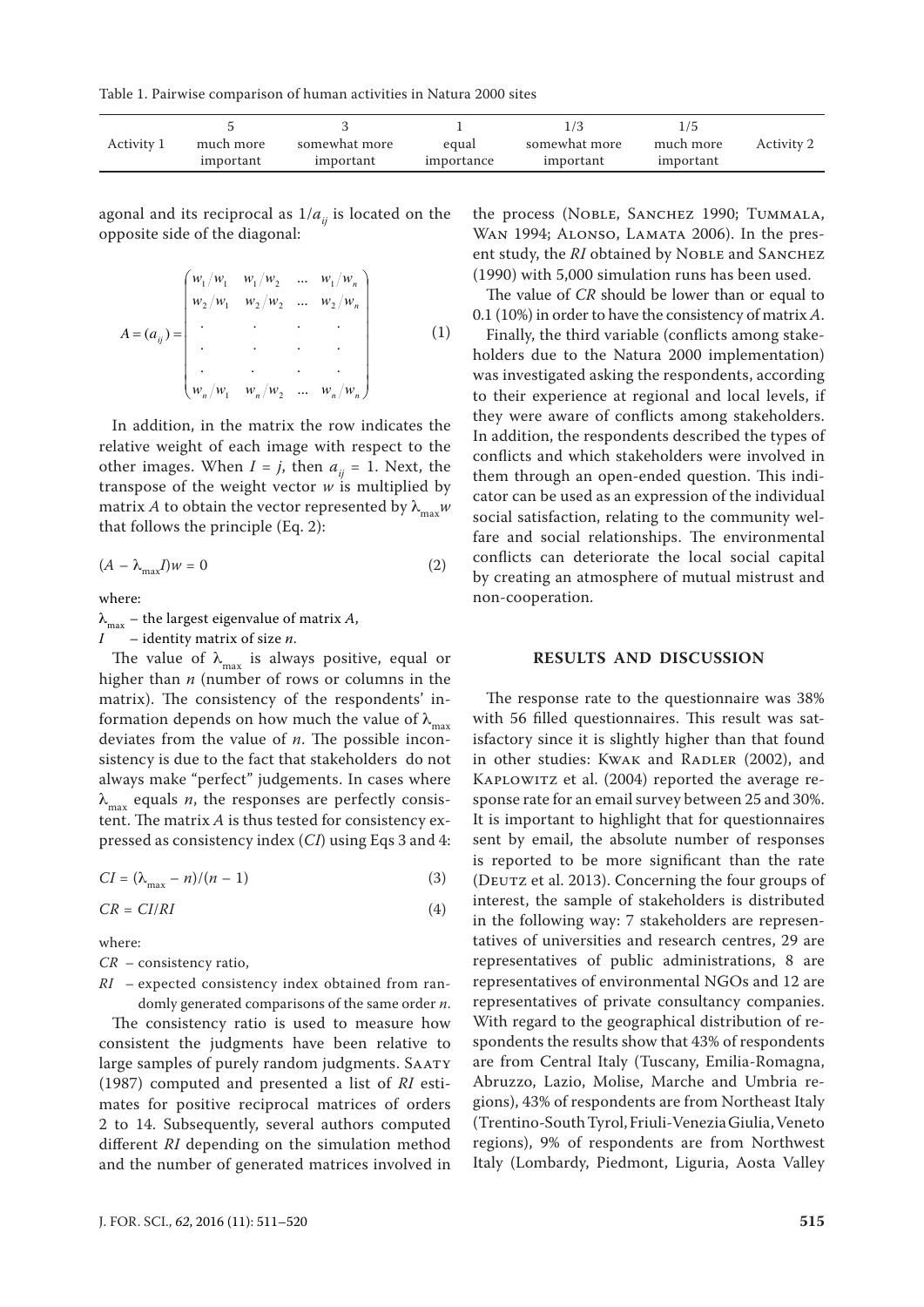Table 2. Description of human activities achievable in Natura 2000 sites

| No.            | Activity                   | Description                                                                                                                                                                                                                                                                                                                                                                          |
|----------------|----------------------------|--------------------------------------------------------------------------------------------------------------------------------------------------------------------------------------------------------------------------------------------------------------------------------------------------------------------------------------------------------------------------------------|
| 1              | nature<br>conservation     | Nature conservation activities are aimed at saving the structures that have evolved in Natura<br>2000 sites over time. The nature conservation activity includes all those practices aimed to<br>preserve and improve the natural environment.                                                                                                                                       |
| $\overline{2}$ | recreational<br>activities | Natura 2000 sites are the backdrop for non-consumptive recreational activities such as hiking,<br>bird watching, wildlife viewing and relaxing. Conversely, in Nature 2000 sites the following<br>recreational activities are excluded: gaming, fishing, picking non-wood products.                                                                                                  |
| 3              | agricultural<br>activities | Agricultural practices achievable in Natura 2000 sites in accordance with the restrictions<br>established by current legislation. The main restrictions concern mowing in the meadows and<br>pastures in the spring-summer time, number of grazing cattle, and tillage of the soil.                                                                                                  |
|                | forest<br>activities       | Silvicultural treatments aimed to improve the productive function (timber and bioenergy pro-<br>duction) of forests in accordance with the restrictions contained in the current legislation.                                                                                                                                                                                        |
| 5              | environmental<br>education | Environmental education is a learning process that increases people's knowledge and aware-<br>ness of the environment and associated challenges, develops the necessary skills and exper-<br>tise to address the challenges, and fosters attitudes, motivations, and commitments to make<br>informed decisions and take responsible action - Tbilisi Declaration (UNESCO-UNEP 1978). |

regions), and 5% of respondents are from South Italy (Calabria, Campania, Apulia, Basilicata, Sardinia and Sicily regions).

#### **Obstacles and opportunities of the Natura 2000 network for human activities**

In the opinion of most respondents (82%) the Natura 2000 network is an opportunity for human activities, while 18% of the interviewees do not think that this network of protected areas is an opportunity [\(Annex 1](http://www.agriculturejournals.cz/uniqueFiles/201293.pdf) – Question 2.3). Observing the data for the groups of stakeholders the Natura 2000 network is seen as an opportunity by 86% of public administrations and private consultancy companies, and 75% of environmental NGOs and academia.

From the analysis of the answers, we identified five major opportunities linked to the Natura 2000 network reported in Table 3. The network has appeared as a chance to reconcile natural protection and economic development, since it has supported the maintenance and the development of human activities in marginal areas with incentives and compensations, favouring sustainable agriculture of traditional and niche products. In this sense, one respondent pointed out that: "[...] for many human activities linked to nature conservation the Natura 2000 network can be an opportunity for the creation of jobs for resident population and the enhancement of local traditions" (Interviewee 9). Even if, in the constitution of the Natura 2000 network, the first purpose was the habitat and species biodiversity safeguard, human activities are deeply interconnected and tied with natural habitats. Another respondent asserted that: "Natura 2000 philosophy does not exclude the

human being from land management and conservation, but it recognises to him a fundamental role. A lot of habitats, in fact, are semi-natural, so they have been created by the human being and need of him to exist [...]" (Interviewee 33).

In many stakeholder opinions nature conservation has given a major value to sites for touristic attractiveness and has promoted the creation of green jobs. Nevertheless, these positive effects come out only where there has been public participation in land management.

At the same time, according to 37.5% of the stakeholders, the presence of Natura 2000 sites is an obstacle to human activities, even if 62.5% of them do not consider it as a real impediment [\(Annex](http://www.agriculturejournals.cz/uniqueFiles/201293.pdf) 1 – Question 2.4). The idea that the network is an obstacle to economic activities is not always considered with a negative opinion, but rather as a fact which exists versus impactful activities and reflects conservative management.

Observing the data considering the four groups of stakeholders, the Natura 2000 network is seen as an obstacle by 43% of universities and research centres, 41% of public administrations, 36% of private consultancy companies and 25% of environmental NGOs.

However, many stakeholders have underlined that there has been distance and scarce collaboration between European institutions, public authorities, scientific actors and landowners, in the choice of habitats and species to be protected and in planning of management strategies (Table 3). In this way, the restrictions connected with nature protection appeared as an imposition. Besides, it has been considered that there was limited knowledge of administrative procedures and of the way to access to incentives, both by authorities and by own-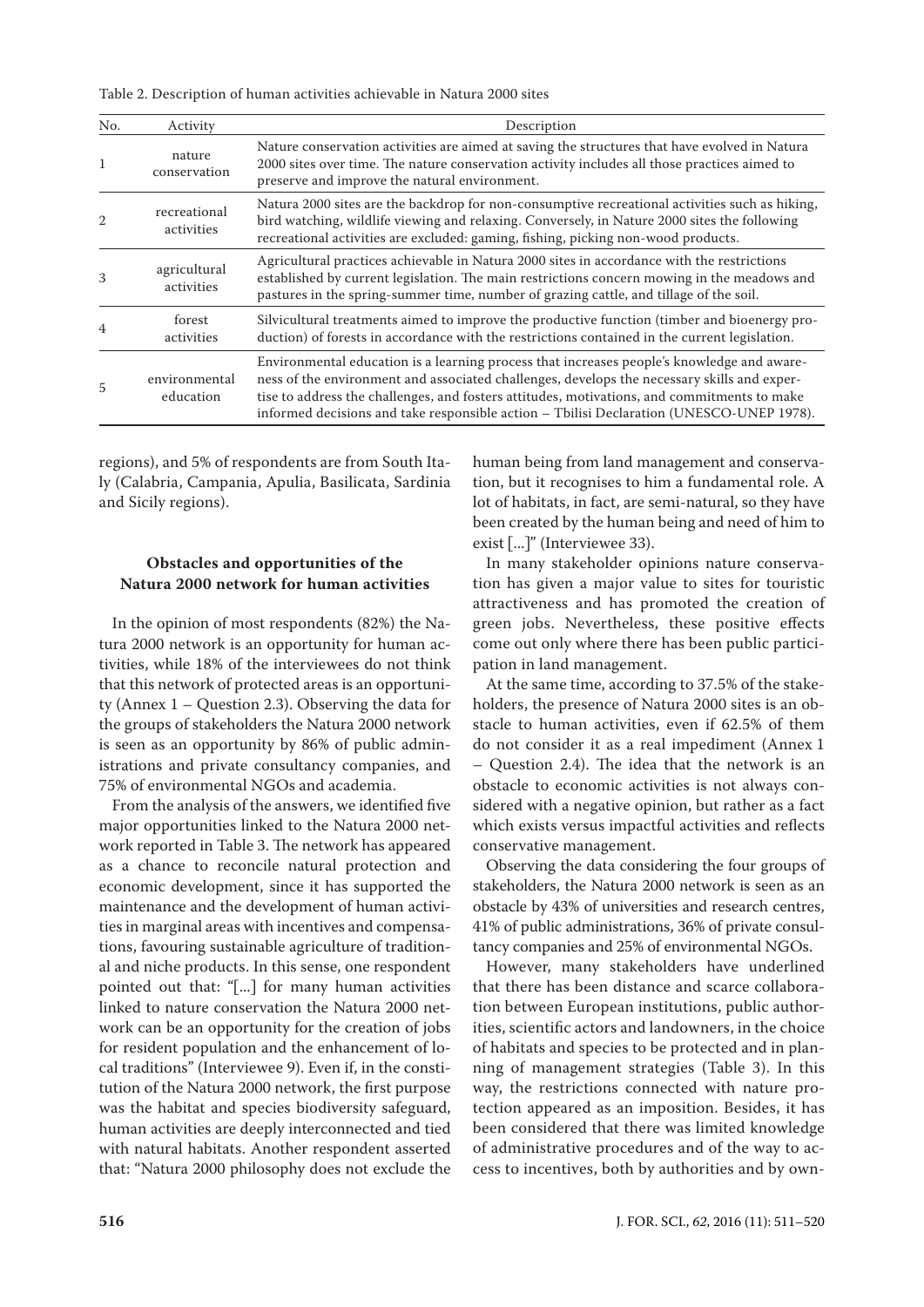| Opportunity    |                                                                                                           |                | Obstacle                                                                      |  |  |
|----------------|-----------------------------------------------------------------------------------------------------------|----------------|-------------------------------------------------------------------------------|--|--|
| No.            | description                                                                                               | No.            | description                                                                   |  |  |
| 17             | enhancement of the green economy<br>with special regard to eco-tourism                                    | 12             | restriction of activities<br>not adequately compensated                       |  |  |
| 12             | increased access to EU, national<br>and regional funds                                                    | 5              | bureaucracy to access funding<br>and for authorization process                |  |  |
| 8              | environmental innovation linked to the enhancement<br>of ecosystem services provided by Natura 2000 sites | 4              | conservative mentality of the staff of<br>Natura 2000 site management offices |  |  |
| 5              | creation of green jobs                                                                                    | $\overline{2}$ | inadequate information<br>and poor awareness of stakeholders                  |  |  |
| $\overline{4}$ | preservation and enhancement<br>of traditional human activities                                           |                |                                                                               |  |  |

Table 3. Main opportunities and obstacles of the Natura 2000 network to human activities according to the stakeholders' opinions

ers. This aspect, together with at the same time the excessive bureaucracy to access to incentives and authorization procedures, has hindered human activities. The restrictions introduced by the network seemed generic and too strong, and the compensation difficult to be obtained. In this sense, a respondent asserted that: "[...] in many cases the protection of nature conservation values established by the Habitats Directive is not always implemented on the basis of common interest. The conservation measures imposed on landowners by the Natura 2000 network are often a constraint to the normal management practices. These constraints are not adequately compensated from the economic point of view. If the civil society recognizes the importance of these nature conservation values, it should pay the "right price" for the constraints imposed on landowners" (Interviewee 6).

# **Importance of human activities in Natura 2000 sites**

The question concerning the importance of human activities in Natura 2000 sites was compiled by 53 of the 56 stakeholders ([Annex 1](http://www.agriculturejournals.cz/uniqueFiles/201293.pdf)– Question 2.6).

The results of pairwise comparison (Table 4) show that for the respondents the most important activity in Natura 2000 sites is nature conservation (priority score of 0.3029), followed by environmental education (0.2081) and agricultural activities (0.1921). Recreational activities (0.1088) are considered to be of marginal importance in this type of protected areas. Probably, results would have been different if the largest protected areas such as national or regional parks, or natural reserves had been considered. In addition, it is important to highlight that for all comparisons, the consistency ratio resulted less than 0.1.

When observing the results by the groups of stakeholders, interesting differences are highlighted. For all groups the most important activity in Natura 2000 sites is nature conservation (priority score for public administrations 0.2695, environmental NGOs 0.3015, universities and research institutes 0.3577, private consultancy companies 0.3509). Two groups of stakeholders (public administrations and environmental NGOs) consider environmental education the second most important activity (priority score 0.2143 and 0.2782, respectively), while for the representatives of the other two groups (universities and research institutes and private consultancy companies) the second most important activity is the agricultural activity (priority score 0.2233 and 0.1966, respectively). Besides, it is relevant to highlight that representatives of public administrations assign a higher value to forest management activities than the other three groups.

In many cases different individual perception of the importance of human activities in Natura 2000 sites indicates respondents' priority of values concerning the diverse activities developed in the area where they live. When the groups of stakeholders have different opinions related to the priority of human activities, conflicts can emerge among users. In the Natura 2000 network in Italy the results show that the order of the priorities of human activities by groups of stakeholders is very similar, which is a good indicator of the possible resolution of any conflicts.

# **Conflicts among stakeholders due to Natura 2000 implementation**

Results show that 82% of the respondents evidenced the presence of conflicts among stakeholders during the implementation of HD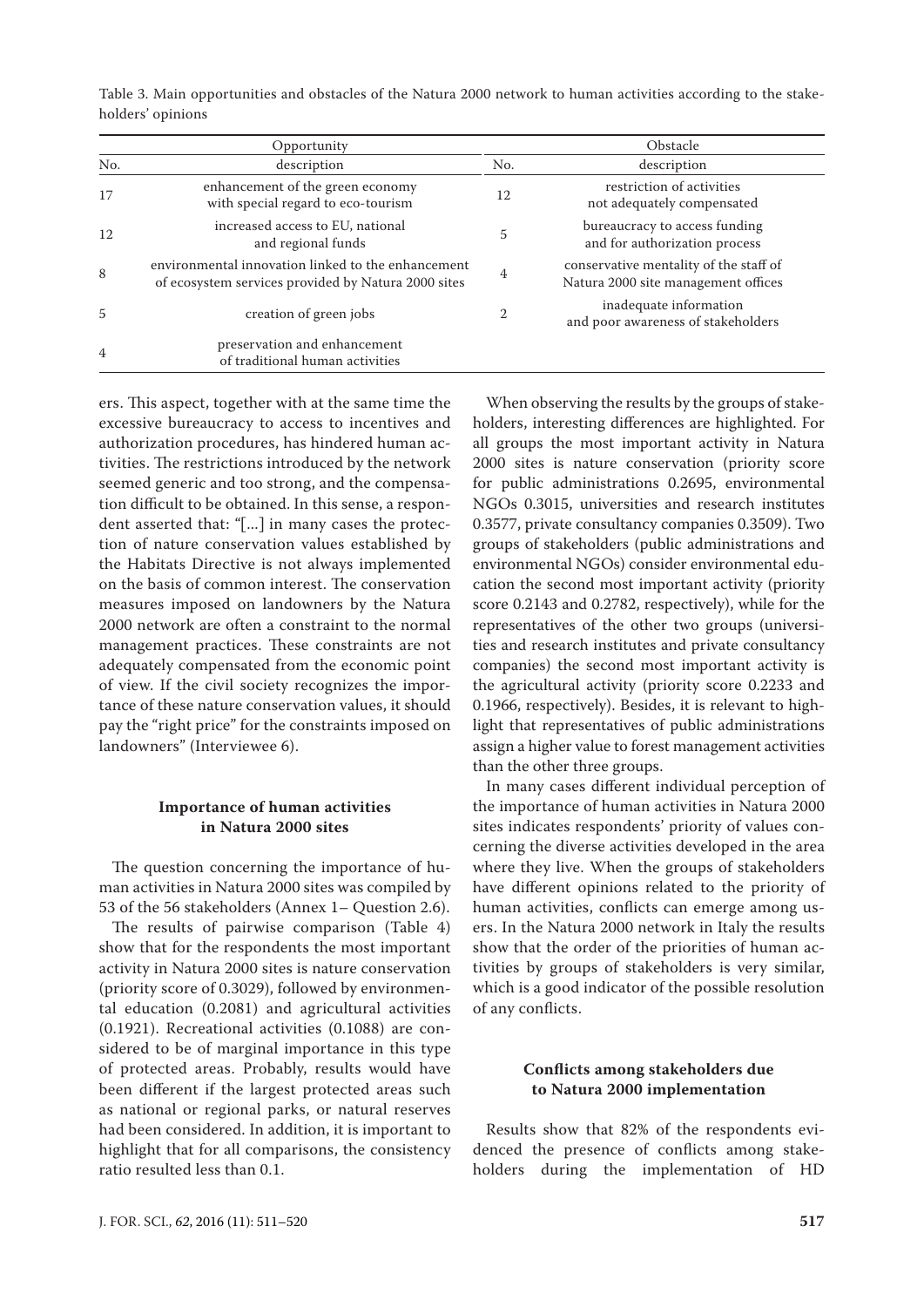Table 4. Priority scores for human activities in Natura 2000 sites by groups of stakeholders

|                         | Public<br>administrations<br>$(n = 27)$ | Environmental<br>NGOs<br>$(n = 8)$ | Academia and<br>research institutes<br>$(n = 6)$ | Private<br>organizations<br>$(n = 12)$ | Total<br>$(n = 53)$ |
|-------------------------|-----------------------------------------|------------------------------------|--------------------------------------------------|----------------------------------------|---------------------|
| Nature conservation     | 0.2695                                  | 0.3015                             | 0.3577                                           | 0.3509                                 | 0.3029              |
| Recreational activities | 0.1137                                  | 0.1019                             | 0.0839                                           | 0.1134                                 | 0.1088              |
| Agricultural activities | 0.1914                                  | 0.1595                             | 0.2233                                           | 0.1966                                 | 0.1921              |
| Forest activities       | 0.2112                                  | 0.1589                             | 0.1767                                           | 0.1611                                 | 0.1880              |
| Environmental education | 0.2143                                  | 0.2782                             | 0.1583                                           | 0.1781                                 | 0.2081              |
| СI                      | 0.0153                                  | 0.0369                             | 0.0106                                           | 0.0045                                 | 0.0107              |
| CR                      | 0.0103                                  | 0.0248                             | 0.0071                                           | 0.0030                                 | 0.0072              |

*CI* – consistency index, *CR* – consistency ratio, *n* – number of stakeholders, NGOs – non-governmental organizations

[\(Annex](http://www.agriculturejournals.cz/uniqueFiles/201293.pdf) 1 – Question 3.18). Observing the data for each group of stakeholders, the presence of conflicts is expressed by 84% of public administrations, 100% of universities and research centres, 80% of private consultancy companies and 62.5% of environmental NGOs. It is interesting to observe that in the opinion of all stakeholders belonging to the academic world Natura 2000 is the origin of conflicts; conversely, environmental NGO representatives seem to be more optimistic concerning the presence of conflicts.

Three main types of conflicts emerged from stakeholders' responses: (*i*) conflicts due to the restrictive measures to human activities in Natura 2000 sites, (*ii*) conflicts due to the bureaucracy in the management of Natura 2000 sites, (*iii*) conflicts due to the absence of complete information and communication about HD implementation and Natura 2000 site definition and management.

The stakeholders involved in conflicts represent local actors (landowners, tourism operators, municipalities, hunting associations, environmental NGOs) interested in specific Natura 2000 sites, and regional actors (public administrations) responsible for the HD implementation at a regional level.

Conflicts regarding the application of conservative procedures despite economic activities emerged among the local actors and the regional institutions. These conflicts were evidenced by respondents: "To preserve the conservation state of grasslands in Natura 2000 sites, the farmers have to reduce fertilizer amounts that can be spread on lands. For some companies, this implies the reductions of head of cattle for staying within the sewage limits [...]" (Interviewee 44).

Particularly, landowners seem to be the most involved actors in these situations, due to the restrictions imposed in Natura 2000 sites and the unclear situation about compensatory solutions to them.

Local and regional actors are also involved in conflicts regarding the lack of information and communication about restrictions and site management, as resulted from respondent's answers: "Most conflicts arise due to the lack of information. Above all stakeholders directly affected by restrictions were not correctly informed. It is the case of agricultural and forest enterprises or landowners, or hunters associations. These actors now perceive Natura 2000 only as a restriction and an obstacle to their activities" (Interviewee 14).

Especially landowners, but also municipalities and other economic actors, were not clearly informed about the consequences of pursuing human activities inside or on the boundaries of Natura 2000 sites. Furthermore local and regional actors were involved in conflicts in situations where the bureaucracy in the site management appeared as an additional obstacle to the human activities in terms of the loss of time and disorganization in the public administration.

Conflicts emerged also among tourist operators and hunters; the latter considered Natura 2000 an obstacle and created opposition toward the Natura 2000 site managers often represented by environmental NGOs which prefer a more conservationist approach.

Concerning the third type of conflicts, the international literature confirms the relevance of information campaign and awareness in order to increase the social acceptance of the Natura 2000 network. In particular, in many countries the implementation of the Natura 2000 network has evidenced how an informative campaign addressed the public at large and the stakeholders' involvement in the implementation process are two fundamental "ingredients" for the public acceptance of nature conservation policy (APOSTOLOPOULOU et al. 2012). These aspects are also recognized by the El Teide Declaration (European Commission 2002) in the following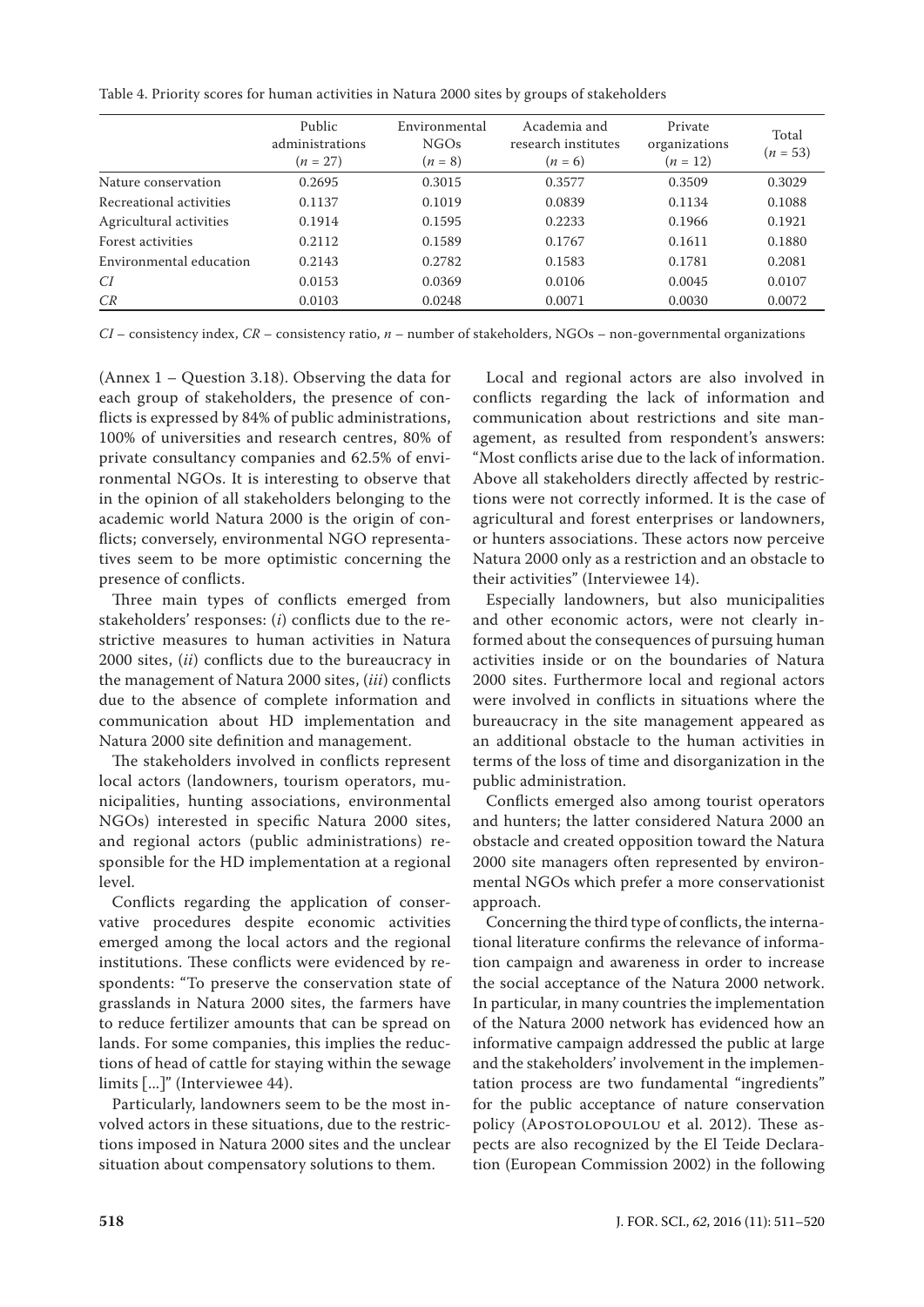way: "… the success of Natura 2000 will require the support of European citizens, especially of local people and landowners, and their participation in the decisions on the implementation of the conservation and management of the areas involved."

## **CONCLUSIONS**

As recognised by international literature, the implementation of the network, the planning and management of the sites and the ways in which ecological conservation is related to human activities is determinant for the success of Natura 2000 (Henle et al. 2008; Beunen, de Vries 2011; Tsiafouli et al. 2013).

The present study evidences that, like other European countries (STOLL-KLEEMANN 2001; MILLIgan et al. 2009; Ferranti et al. 2010), Italy experienced difficulties and problems during the entire process of the Natura 2000 network implementation: from the designation of sites to the planning and management phase.

According to findings and in accordance with FERRANTI et al. (2010), the majority of problems are related to the institutional transitions required by the application of Natura 2000 policy. These include the interpretation of legislation, the necessity of collaboration between European institutions and Italian public authorities, the involvement of new stakeholders in the decision process and the concrete management of the sites.

The scarce knowledge of administrative procedures and of the way to access to incentives, together with the excessive bureaucracy and the lack of training for local authorities emerged as the main problems.

Findings of the study are in accordance with other results evidencing that at the European level emerged problems that directly affected stakeholders who were in a suspicious attitude during the Natura 2000 implementation phase because they were not consulted during the designation phase (Wurzel 2008). The identification and definition of the territories under Natura 2000 were conducted by the public administration in collaboration with scientific experts leaving little room for the participation of local stakeholders, consequently from that phase conflicts have emerged between landowners, public administration and environmental NGOs (RAUSCHMAYER et al. 2009). Furthermore, the insufficient creation of awareness amongst the European stakeholders (EBEN 2006) and consequently the fear of the landowners from financial losses due to the presence of the Natura

2000 sites (Ferranti et al. 2010) compromised the aim of integration of the HD between human activities and nature conservation, and enhanced the incomprehension in the implementation phase.

The results of the present study can be an important starting point for future researches aimed at highlighting the social perception of the Natura 2000 network by different groups of interest. The analysis of stakeholders' opinions and views is preliminary information in order to define a standardized strategy of public participation in Natura 2000 sites aimed to increase the social consensus and reduce conflicts. The definition of a standardized procedure of public participation in Natura 2000 sites should be one of the future milestones of the EU environmental policy.

#### **Acknowledgement**

The data have been collected into the research activities of the COST Action FP1207 "Orchestrating Forest-Related Policy Analysis in Europe" (ORCHESTRA). The authors want to thank the stakeholders who filled out the questionnaire and provided useful information and suggestions.

#### **References**

- Alonso J.A., Lamata M.T. (2006): Consistency in the analytic hierarchy process: A new approach. International Journal of Uncertainty, 14: 445–459.
- Alphandery P., Fortier A. (2001): Can a territorial policy be based on science alone? The system for creating Natura 2000 network in France. Sociologia Ruralis, 41: 311–328.
- Apostolopoulou E., Drakou E.G., Pediaditi K. (2012): Participation in the management of Greek Natura 2000 sites: Evidence from a cross-level analysis. Journal of Environmental Management, 113: 308–318.
- Beunen R., de Vries J.R. (2011): The governance of Natura 2000 sites: The importance of initial choices in the organization of planning processes. Journal of Environmental Planning and Management, 54: 1041–1059.
- Biernacki P., Waldorf D. (1981): Snowball sampling. Problems and techniques of chain referral sampling. Sociological Methods & Research, 10: 141–163.
- Corona P., Barbati A., Ferrari B., Portoghesi L. (2011): Pianificazione ecologica dei sistemi forestali. Arezzo, Compagnia delle Foreste Srl: 205.
- Deutz P., McGuire M., Neighbour G. (2013): Eco-design practice in the context of a structured design process: An interdisciplinary empirical study of UK manufacturers. Journal of Cleaner Production, 39: 117–128.